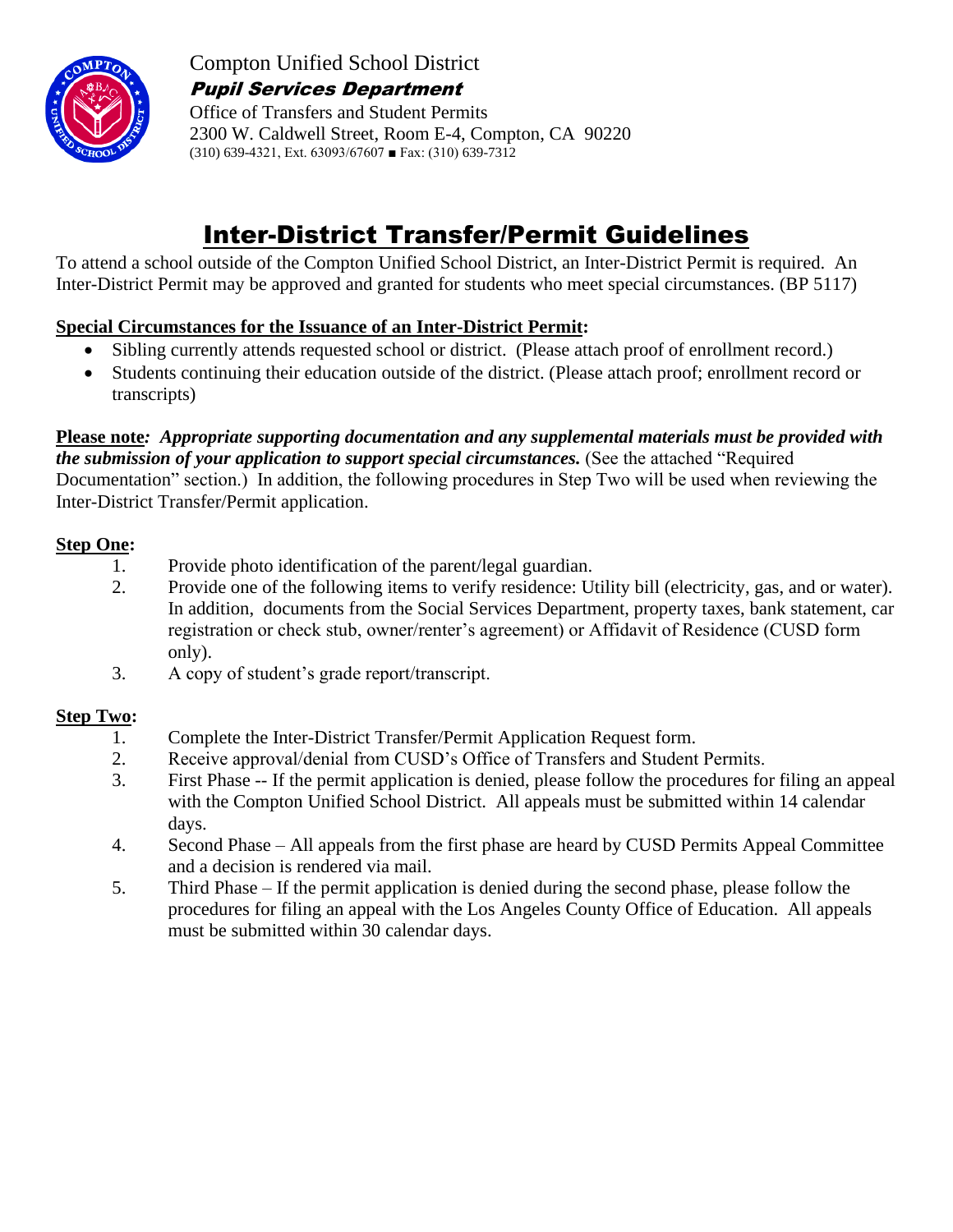

## Compton Unified School District Inter-District Transfer/Permit "Required Documentation"

All inter-district transfer/permit applications must include a copy of the most current transcript/report card and the documentation requested to support each reason provided. Below is a chart of documentation that must be attached to the application at the time of submission. Please note: incomplete applications will be not be processed. Requests will be considered based on board policies (BP 5117).

| <b>Reason for Request</b>    | <b>Documentation Required</b>                                                                               |
|------------------------------|-------------------------------------------------------------------------------------------------------------|
| Sibling                      | Name, grade and school where the sibling attends (sibling must already attend the proposed district of      |
|                              | attendance)                                                                                                 |
|                              | Copy of the sibling's last report card                                                                      |
|                              | • Copy of the sibling's release permit from the district of residence                                       |
| <b>Continuing Enrollment</b> | • Copy of the student's last report card                                                                    |
|                              | Letter from parent/guardian stating the enrollment history (grade and school/district) of the student since |
|                              | kindergarten                                                                                                |

#### **TERMS AND CONDITIONS**

- An inter-district permit is granted or denied per the terms and conditions stipulated in board policy 5117.
- Once an inter-district permit has been granted, a student is not required to reapply unless an agreement between the governing boards of the district of residence and the district of enrollment states otherwise.
- A permit may be revoked at any time by the district of enrollment for the following reasons:
	- Student is excessively tardy or absent from school, or student is brought to school excessively early or left excessively late.
	- Student fails to uphold appropriate behavior standards.
	- Student fails to make appropriate academic efforts.
	- False or misleading information was provided.
	- Other conditions that occur that would render continuance inadvisable.
- Students entering grades 11 and 12 shall not have their permits rescinded by either district.
- Approval is subject to space availability in the district and may not be at the site requested.
- If the student participates in any athletic program governed by the California Interscholastic Federation (CIF), he/she may not be eligible to participate at the new school. Parent/guardian should check the CIF rules before submitting this application.
- Students who are eligible for Special Education Services may be asked to obtain an Inter/Intra-SELPA Agreement for Individuals with Exceptional Needs, in addition to the Inter-district Permit.
- No financial obligation shall be incurred by the district of residence for services rendered under this agreement.
- The parent/guardian is responsible for providing transportation to and from school.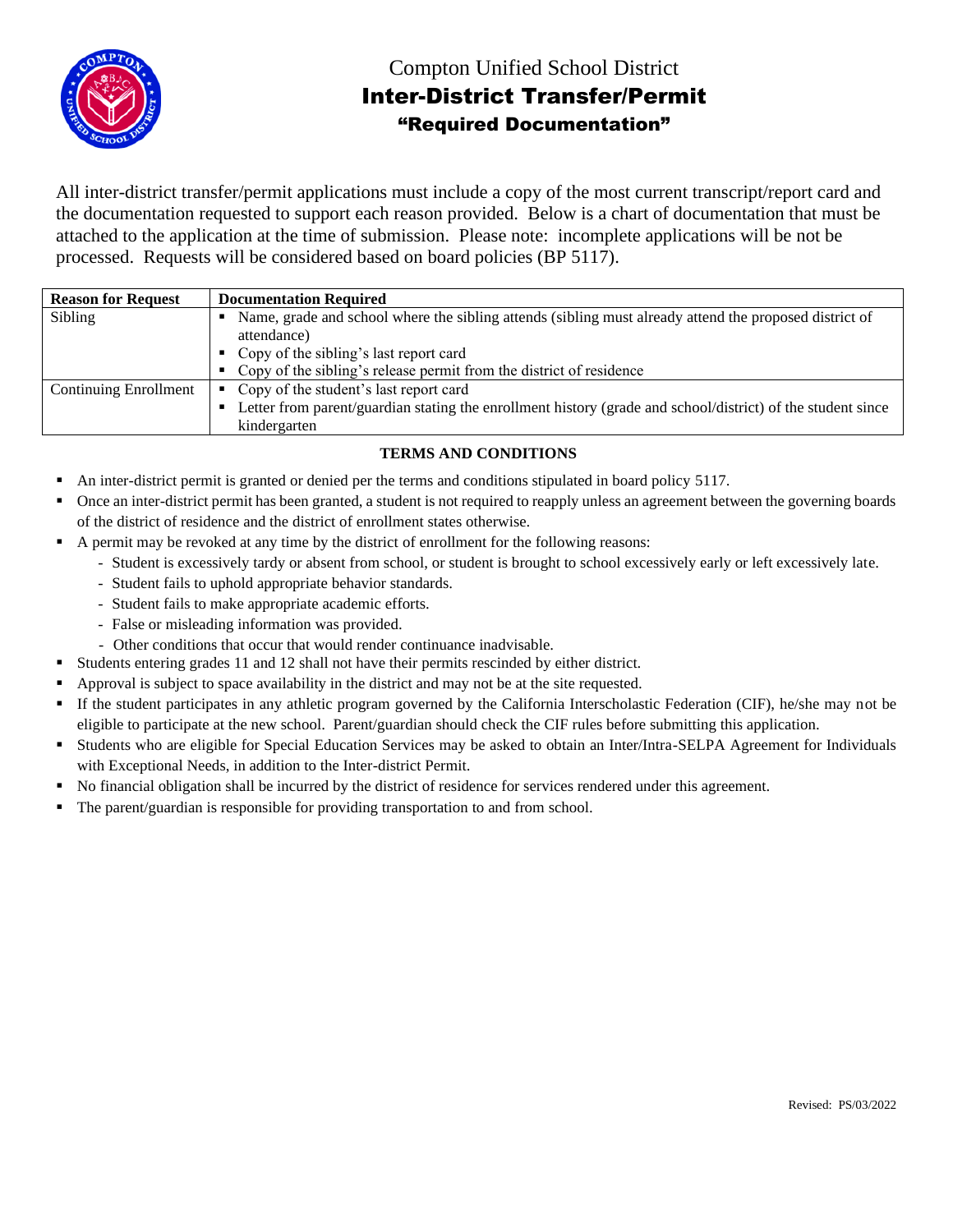

Compton Unified School District

Pupil Services Department

Office of Transfers and Student Permits

**\_\_\_\_\_\_\_\_\_\_\_\_\_\_\_\_\_\_\_\_\_ School Year**

## Inter-District Transfer/Permit Application Request

## STEP 1: To be completed by the parent/guardian (Please print.)

|                                                                                   | Gender:                                                                                                                                                                      | $\Box$ Male $\Box$ Female |  |  |  |
|-----------------------------------------------------------------------------------|------------------------------------------------------------------------------------------------------------------------------------------------------------------------------|---------------------------|--|--|--|
|                                                                                   |                                                                                                                                                                              |                           |  |  |  |
|                                                                                   |                                                                                                                                                                              |                           |  |  |  |
| attended by your child.)                                                          | Enrollment History/School Information: (Please list all schools/districts previously                                                                                         |                           |  |  |  |
|                                                                                   |                                                                                                                                                                              |                           |  |  |  |
|                                                                                   |                                                                                                                                                                              |                           |  |  |  |
|                                                                                   |                                                                                                                                                                              |                           |  |  |  |
|                                                                                   | Siblings: Does the student have siblings? $\Box$ Yes (If yes, please indicate below.) $\Box$ No                                                                              |                           |  |  |  |
|                                                                                   |                                                                                                                                                                              |                           |  |  |  |
|                                                                                   |                                                                                                                                                                              |                           |  |  |  |
|                                                                                   |                                                                                                                                                                              | Grade: ______             |  |  |  |
|                                                                                   |                                                                                                                                                                              |                           |  |  |  |
| Is the student currently pending disciplinary action or under an expulsion order? |                                                                                                                                                                              | $\Box$ Yes<br>$\Box$ No   |  |  |  |
| program.)                                                                         | What special services has the student received? (Check all that apply and attach proof of enrollment in the special                                                          |                           |  |  |  |
| $\Box$ Gifted GATE<br>$\Box$ Section 504 Plan                                     | $\Box$ Special Education $\Box$ English language learner                                                                                                                     |                           |  |  |  |
| $\Box$ Special Day (SDC)<br>$\Box$ Resources (RSP)                                | If the student is receiving Special Education services, what is their current placement? (Please attach IEP.)<br>$\Box$ Non-Public School (NPS)<br>$\Box$ Pending Assessment |                           |  |  |  |
| section for a listing of proof/evidence required to support each reason checked.) | What is/are the reason(s) for the transfer/permit request? (Check all that apply. See attached "Required Documentation"                                                      |                           |  |  |  |
| $\Box$ Continuation<br>$\Box$ Sibling                                             | $\Box$ Other (Please specify in a letter.)                                                                                                                                   |                           |  |  |  |